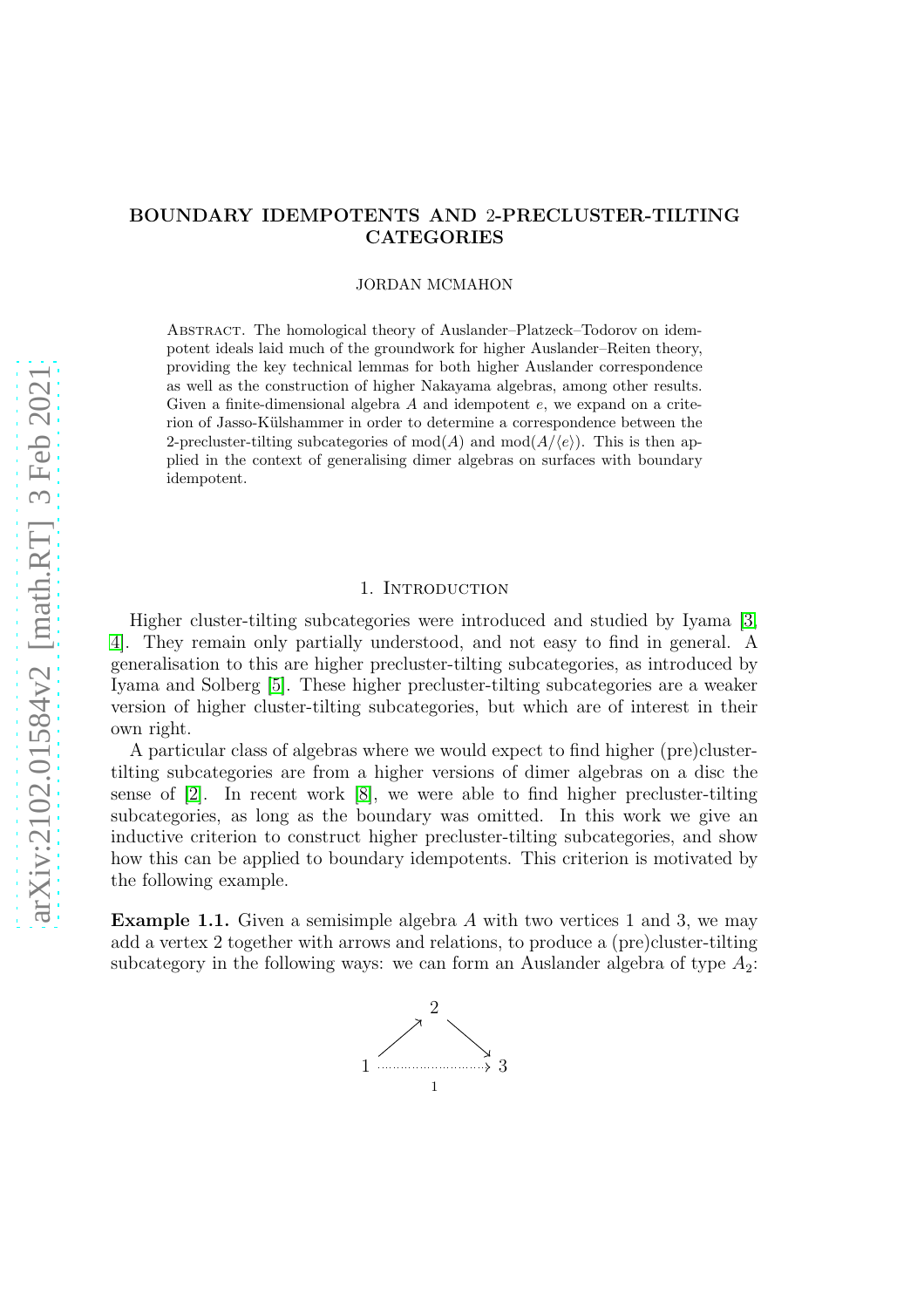which has a cluster-tilting subcategory given by  $S_1$ ,  $S_3$  and the projective-injectives. Alternatively, we can form the (self-injective) preprojective algebra  $\Pi(A_3)$ , obtained from  $A_3$  be adding arrows  $\overline{\alpha} : j \to i$  for  $\alpha : i \to j \in Q$  with admissible ideal *I* generated by  $\sum_{\alpha \in Q_1} \alpha \overline{\alpha} - \overline{\alpha} \alpha$ .

$$
1 \xrightarrow{\longrightarrow} 2 \xrightarrow{\longrightarrow} 3
$$

which has a precluster-tilting subcategory given by  $S_1, S_3$  and the projectiveinjectives.

This inductive criterion is based on a result of Jasso–Külshammer (Lemma [3.1\)](#page-6-0), who needed an inductive approach to define higher Nakayama algebras, and show that they have higher cluster-tilting subcategories.

<span id="page-1-0"></span>Theorem 1.2. *Let* A *be a finite-dimensional algebra and* e *an idempotent of* A *and*  $\mathcal{C}$  ⊆ mod(A) *a* 2*-precluster-tilting subcategory. Let*  $\mathcal{C} \cong \tilde{\mathcal{C}} \cap \text{mod}(A/\langle e \rangle)$ *. If also*

(i) 
$$
\text{Hom}_A(A/\langle e \rangle, \tilde{C}) \subseteq \tilde{C}
$$
.

$$
(ii) A/\langle e \rangle \otimes_A \tilde{C} \subseteq \tilde{C}.
$$

*Then*  $\mathcal{C} \subseteq \text{mod}(A/\langle e \rangle)$  *is* 2*-precluster tilting.* 

Conversely we may (inductively) construct 2-precluster-tilting subcategories.

<span id="page-1-1"></span>Theorem 1.3. *Let* A *be a finite-dimensional algebra,* e *an idempotent of* A *and*  $\mathcal{C} \subseteq \text{mod}(A/\langle e \rangle)$  *a* 2-precluster-tilting subcategory. If also

- $(i) \text{Ext}_{A}^{1}(DA, A) = 0.$
- *(ii)* Ae, D(eA) *are projective-injective* A*-modules.*
- *(iii) There is an equality of sets*

 ${X \in \mathcal{C}|\text{Ext}^2_A(X, J) \neq 0 \,\forall J \in \text{inj}(A/\langle 1-e \rangle) } = \{(\tau_2)_A P | P \in \text{proj}(A)\text{proj}(A/\langle e \rangle)\}.$ 

*(iv) There is an equality of sets*

$$
\{X \in \mathcal{C}|\mathrm{Ext}^2_A(A/\langle 1-e \rangle, X) \neq 0\} = \{(\tau_2)_A I | I \in \mathrm{inj}(A) \setminus \mathrm{inj}(A/\langle e \rangle)\}.
$$

*Then*  $\mathcal{C} \cup \text{proj}(A) \cup \text{inj}(A) =: \tilde{C} \subseteq \text{mod}(A)$  *is* 2*-precluster tilting.* 

The final two conditions have a combinatorial meaning in terms of the relations in the algebra. For a 2-(internally)-Calabi Yau algebras, for example the preprojective algebra above, we expect significant simplifications of the above conditions. Likewise if  $proj.dim(S) = inj.dim(S) = 1$ , which is often the case for a simple module over a higher Nakayama algebra [\[7\]](#page-8-1).

## 2. Background and Notation

Consider a finite-dimensional algebra  $A$  over a field  $K$ , and fix a positive integer d. We will assume that A is of the form  $KQ/I$ , where  $KQ$  is the path algebra over some quiver Q and I is an admissible ideal of KQ. For two arrows in  $Q, \alpha : i \rightarrow j$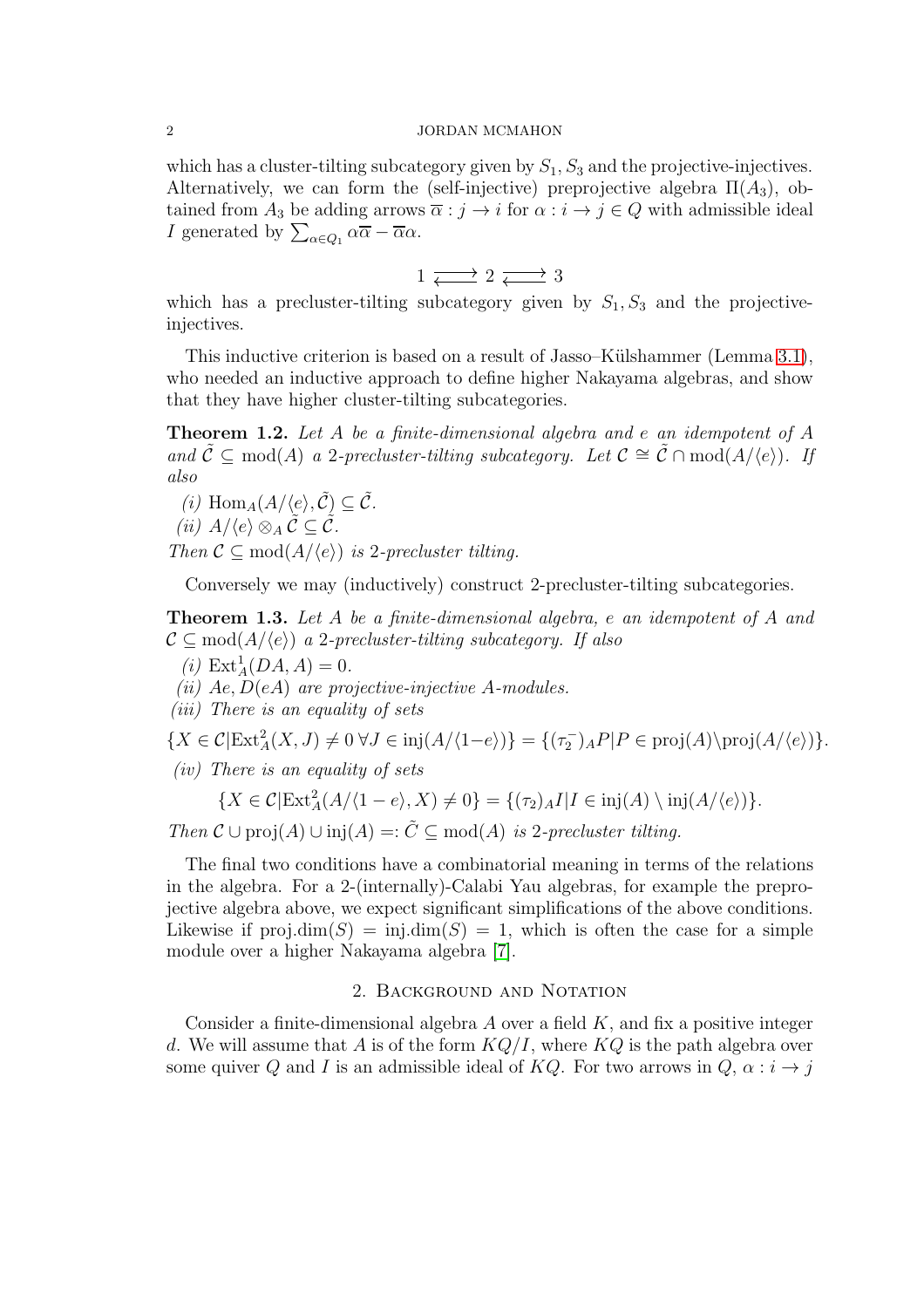and  $\beta : j \to k$ , we denote their composition as  $\beta \alpha : i \to k$ . Let  $A^{\rm op}$  denote the opposite algebra of A. An A-module will mean a finitely-generated left A-module; by mod(A) we denote the category of A-modules. The functor  $D = \text{Hom}_K(-, K)$ defines a duality; by  $\otimes$  we mean  $\otimes_K$  and we denote the syzygy by  $\Omega$ . Denote by  $\nu := DA \otimes_A - \cong DHom_A(-, A)$  the Nakayama functor in mod(A). Let add(M) be the full subcategory of  $mod(A)$  composed of all A-modules isomorphic to direct summands of finite direct sums of copies of M.

## 2.1. Higher precluster-tilting subcategories.

Definition 2.1. [\[4,](#page-7-1) Definition 2.2] For a finite-dimensional algebra A, a module  $M \in \text{mod}(A)$  is a *d-cluster-tilting module* if it satisfies the following conditions:

$$
add(M) = \{ X \in mod(A) \mid Ext_A^i(M, X) = 0 \,\forall \, 0 < i < d \}.
$$
\n
$$
add(M) = \{ X \in mod(A) \mid Ext_A^i(X, M) = 0 \,\forall \, 0 < i < d \}.
$$

In this case  $\text{add}(M)$  is a *d-cluster-tilting subcategory* of  $\text{mod}(A)$ .

Define  $\tau_d := \tau \Omega^{d-1}$  to be the *d*-Auslander–Reiten translation and  $\tau_d^ \tau_d^- := \tau^- \Omega^{-(d-1)}$ to be the *inverse* d*-Auslander–Reiten translation*.

Definition 2.2. [\[5,](#page-7-2) Definition 3.2] For a finite-dimensional algebra A, a module  $M \in \text{mod}(A)$  is *d-precluster tilting* if it satisfies the following conditions:

- <span id="page-2-3"></span><span id="page-2-1"></span>(P1) The module M is a generator-cogenerator for  $mod(A)$ .
- <span id="page-2-2"></span>(P2) We have  $\tau_d M \in \text{add}(M)$  and  $\tau_d^- M \in \text{add}(M)$ .
- (P3) There is an equality  $\text{Ext}_{A}^{i}(M, M) = 0$  for all  $0 < i < d$ .

For a d-precluster-tilting module M, the subcategory  $add(M) \subseteq mod(A)$  is called a d*-precluster-tilting subcategory*.

<span id="page-2-4"></span>Proposition 2.3. [\[4,](#page-7-1) Theorem 1.5] *We have the following*

- *If*  $\text{Ext}_{A}^{i}(M, A) = 0$  *for all*  $0 < i < d$ , *then*  $\text{Ext}_{A}^{i}(M, N) \cong D\text{Ext}_{A}^{d-i}(N, \tau_{d}M)$ *for all*  $M \in \text{mod}(A)$  *and all*  $0 < i < d$ *.*
- If  $\text{Ext}_{A}^{i}(DA, N) = 0$  for all  $0 < i < d$ , then  $\text{Ext}_{A}^{i}(M, N) \cong D\text{Ext}_{A}^{d-i}(\tau_{d}^{-}N, M)$ *for all*  $N \in \text{mod}(A)$  *for all*  $0 < i < d$ *.*

2.2. Homological theory of idempotent ideals. Now we review the some homological theory of idempotent ideals, as introduced by Auslander, Platzeck and Todorov. Throughout this section we will let  $F := \text{Hom}_{A}(A/\langle e \rangle, -)$ .

<span id="page-2-0"></span>**Proposition 2.4.** [\[1,](#page-7-4) Proposition 1.1] *Let* N *be an A-module, and let*  $1 \leq d \leq \infty$ *. Then the following are equivalent:*

- (i)  $\text{Ext}_{A}^{i}(A/\langle e \rangle, N) = 0$  *for all i such that*  $0 < i < d$ *.*
- *(ii) Let* M *be in* mod $(A/\langle e \rangle)$ *. Then there are isomorphisms:*

$$
\operatorname{Ext}_{A/\langle e\rangle}^{i}(M, FN)) \to \operatorname{Ext}_{A}^{i}(M, N)
$$

*for all*  $0 < i < d$ *.*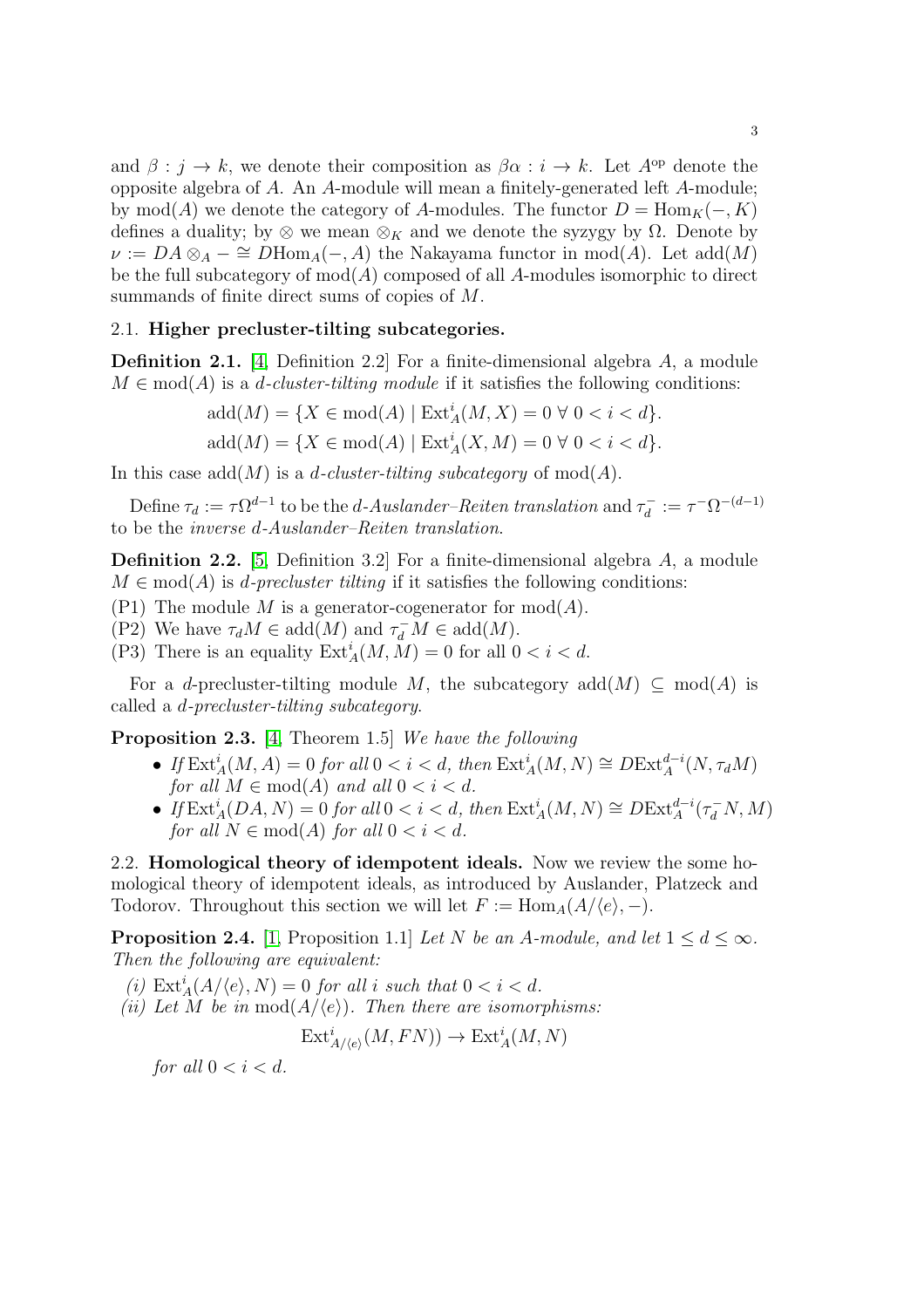A third equivalent condition was incorrectly stated in the original article. The result we will need instead is the following:

<span id="page-3-1"></span>**Corollary 2.5.** Let N be an A-module, and let  $0 \to N \to I_0 \to I_1 \to \cdots \to I_d$ *be the beginning of a minimal injective coresolution of* N and let  $0 < i < d$ . Then *each equivalent condition of Proposition [2.4](#page-2-0) implies*

$$
0 \to FN \to FI_0 \to \cdots \to FI_d
$$

*is the beginning of an injective coresolution of*  $FN$  *in* mod $(A/\langle e \rangle)$ *.* 

*Proof.* Suppose that  $\text{Ext}_{A}^{i}(A/\langle e \rangle, N) = 0$  for all i such that  $0 < i < d$ , and let  $C_j := \text{coker}(I_{j-1} \to I_j)$ . Then we have an exact sequence:

 $0 \to FN \to \cdots \to FI_{d-2} \to FC_{d-1} \to 0$ 

since  $\text{Ext}_{A}^{i}(A/\langle e \rangle, N) = 0$  for all  $0 < i < d$ . Moreover, the exact sequences

$$
0 \to FC_{d-1} \to FI_{d-1} \to FC_d
$$
  

$$
0 \to FC_d \to FI_d
$$

combine to give the result.

We note that the resulting injective coresolution is not necessarily minimal. There is now a characterisation

<span id="page-3-0"></span>Proposition 2.6. [\[1,](#page-7-4) Proposition 1.3] *Let* A *be a finite-dimensional algebra and* e *an idempotent of* A*. Then the following are equivalent*

- (i) There are isomorphsims  $\text{Ext}^i_{A/(e)}(M, N) \to \text{Ext}^i_A(M, N)$  for all  $M, N \in$  $mod(A/\langle e \rangle)$  *and all*  $0 \leq i < d$ *.*
- (*ii*)  $\text{Ext}_{A}^{i}(A/\langle e \rangle, N) = 0$  *for all*  $N \in \text{mod}(A/\langle e \rangle)$  *for all i such that*  $0 < i < d$ *.*
- (*iii*)  $\text{Ext}_{A}^{i}(A/\langle e \rangle, I) = 0$  *for all*  $I \in \text{inj}(A/\langle e \rangle)$  *for all i such that*  $0 < i < d$ *.*

In this case, the ideal  $\langle e \rangle$  is said to be  $(d-1)$ -idempotent. A related useful result is the following. For a positive integer d, we define  $I_d$  to be the full subcategory of  $mod(A)$  consisting of the A-modules M having an injective resolution

$$
0 \to M \to I_0 \to I_1 \to \cdots
$$

with  $I_i \in \text{add}(I)$  for all  $0 \leq i \leq d$ .

<span id="page-3-2"></span>Proposition 2.7. [\[1,](#page-7-4) Proposition 2.6] *Let* A *be a finite-dimensional algebra,* e *an idempotent of* A and  $I = D(1-e)A$  and  $1 \leq d < \infty$ . Then the following are *equivalent*

 $(i)$   $N \in I_d$ .

(*ii*)  $\text{Ext}_{A}^{i}(M, N) = 0$  *for all*  $M \in \text{mod}(A/\langle e \rangle)$  *for all i such that*  $0 \leq i < d$ *.*  $(iii) \operatorname{Ext}_{A}^{i}(A/\langle e \rangle, N) = 0$  *for all*  $0 \leq i < d$ *.*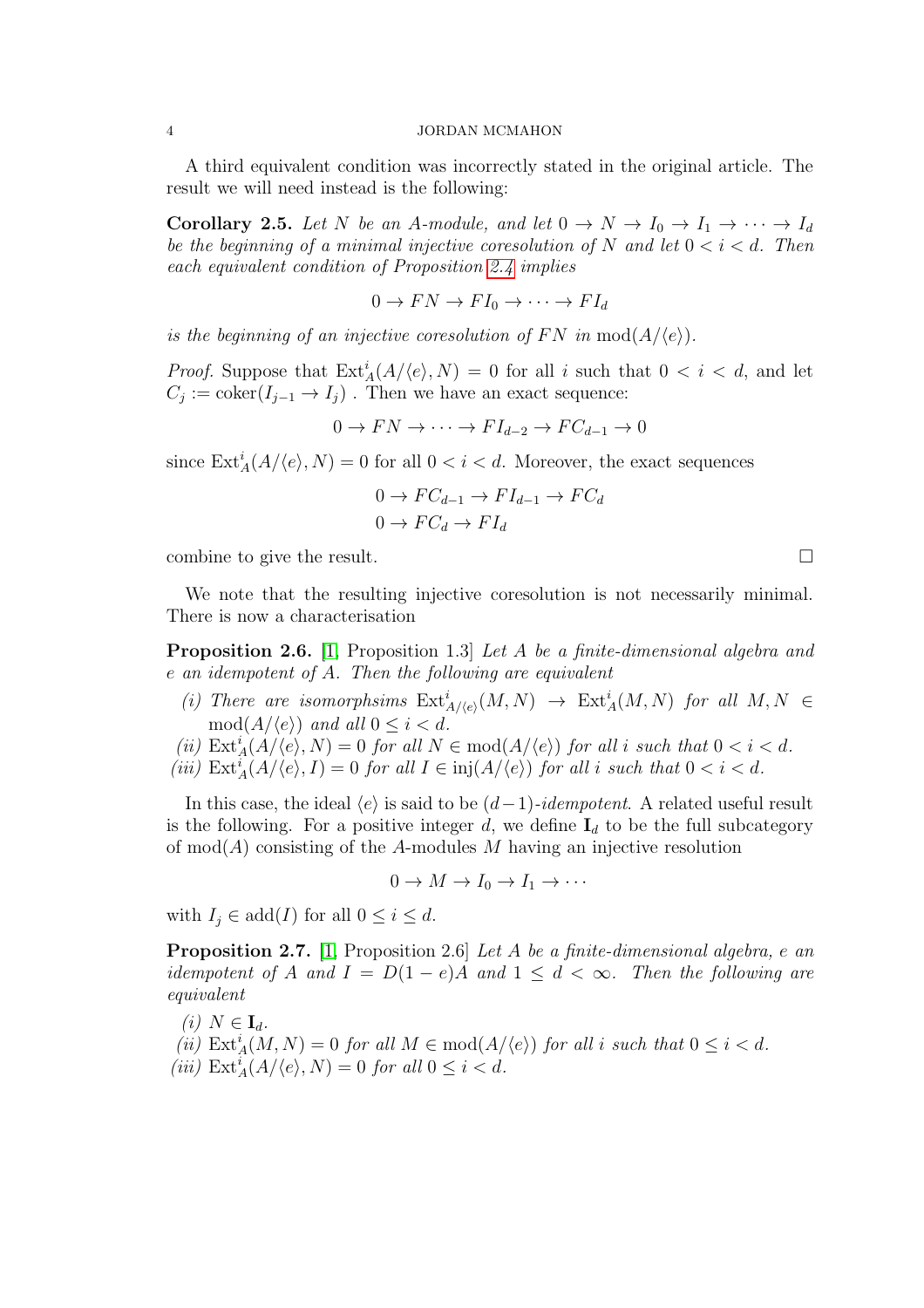### 2.3. Main results.

Theorem [1.2.](#page-1-0) *Let* A *be a finite-dimensional algebra and* e *an idempotent of* A and  $\tilde{\mathcal{C}} \subseteq \text{mod}(A)$  *a* 2*-precluster-tilting subcategory.* If also

*(i)*  $\text{Hom}_{A}(A/\langle e \rangle, \tilde{\mathcal{C}}) \subseteq \tilde{\mathcal{C}}$ *(ii)*  $A/\langle e \rangle \otimes_A \tilde{C} \subset \tilde{C}$ . *Then*  $C := \tilde{C} \cap \text{mod}(A/\langle e \rangle) \subseteq \text{mod}(A/\langle e \rangle)$  *is* 2*-precluster tilting.* 

*Proof.* Suppose  $\tilde{\mathcal{C}} \subseteq \text{mod}(A)$  is 2-precluster-tilting. By assumption (i), we have inj $(A/\langle e \rangle) \in C$  and by assumption (ii) proj $(A/\langle e \rangle) \in C$ . So condition ([P1\)](#page-2-1) is satisfied. Secondly, Proposition [2.6\(](#page-3-0)iii) implies that  $\langle e \rangle$  is 1-idempotent, and hence that  $\text{Ext}^1_{A/(e)}(M,N) \cong \text{Ext}^1_A(M,N) = 0$  for all  $M, N \in \mathcal{C}$ . Hence condition ([P3\)](#page-2-2) is also satisfied.

Finally, let  $N \in \mathcal{C}$  be a non-injective A-module and let

$$
0\to N\to \tilde{I_0}\to \tilde{I_1}\to \tilde{I_2}
$$

be the beginning of a minimal injective coresolution of N in  $mod(A)$ . It follows that  $(\tau_2^-)_A N = \text{coker}(\tilde{P}_1 \to \tilde{P}_2)$ . Let  $I_j = \text{Hom}_A(A/\langle e \rangle, \tilde{I}_j)$ . Then Corollary [2.5](#page-3-1) implies that  $0 \to N \to I_0 \to I_1 \to I_2$  is the beginning of an injective coresolution of N in  $mod(A/\langle e \rangle)$ . Since  $I_0$  is necessarily minimal, the only case where nonminimality may arise is a trivial map to a summand of  $I_2$ . It follows  $(\tau_2^-)_{A/(e)}N$ is a summand of  $\mathrm{coker}(P_1 \to P_2) = \mathrm{Hom}_A(A/\langle e \rangle, (\tau_2^-)_A N) \in \mathcal{C}$  by assumption. Hence  $(\tau_2^-)_A N \in \mathcal{C}$  and dually  $\mathcal{C}$  is closed under  $(\tau_2)_A$ . So condition ([P2\)](#page-2-3) holds, and  $\mathcal{C} \subseteq \text{mod}(A/\langle e \rangle)$  is a 2-precluster-tilting subcategory.

We need a technical result:

**Lemma 2.8.** Let A be a finite-dimensional algebra such that  $Ae, D(eA) \in \text{proj-}$  $\text{ini.}(A)$ .

*Then for any*  $M \in \text{mod}(A)$  *with minimal injective resolution* 

$$
0 \to M \to I_0 \to I_1 \to I_2,
$$

*then*

$$
I_2 \in \text{add}(D(eA)) \iff \text{Ext}^2_A(A/\langle 1-e \rangle, M) = 0.
$$

*Proof.* First note  $\text{Ext}_{A}^{2}(A/\langle 1-e \rangle, M) \cong \overline{\text{Hom}}_{A}(A/\langle 1-e \rangle, \Omega^{-2}(M)).$  Now any morphism  $A/\langle 1-e \rangle \rightarrow \Omega^{-2}(M)$  that factors through an injective must factor through an injective summand of  $\Omega^{-2}(M)$ . This is impossible, since any such summand is in  $add(D(eA))$  and therefore projective by assumption. Hence  $\overline{\mathrm{Hom}}_A(A/\langle 1-e \rangle, \Omega^{-2}(A)) \cong \mathrm{Hom}_A(A/\langle 1-e \rangle, \Omega^{-2}(A)).$  So  $\mathrm{Ext}^2_A(A/\langle 1-e \rangle, M) \cong$  $\overline{\text{Hom}}_A(A/\langle 1-e \rangle, \Omega^{-2}(M)) \cong \text{Hom}_A(A/\langle 1-e \rangle, \Omega^{-2}(M))$  and the result follows from Proposition [2.7.](#page-3-2)

Theorem [1.3.](#page-1-1) *Let* A *be a finite-dimensional algebra,* e *an idempotent of* A *and*  $\mathcal{C} \subseteq \text{mod}(A/\langle e \rangle)$  *a* 2*-precluster-tilting subcategory.* If also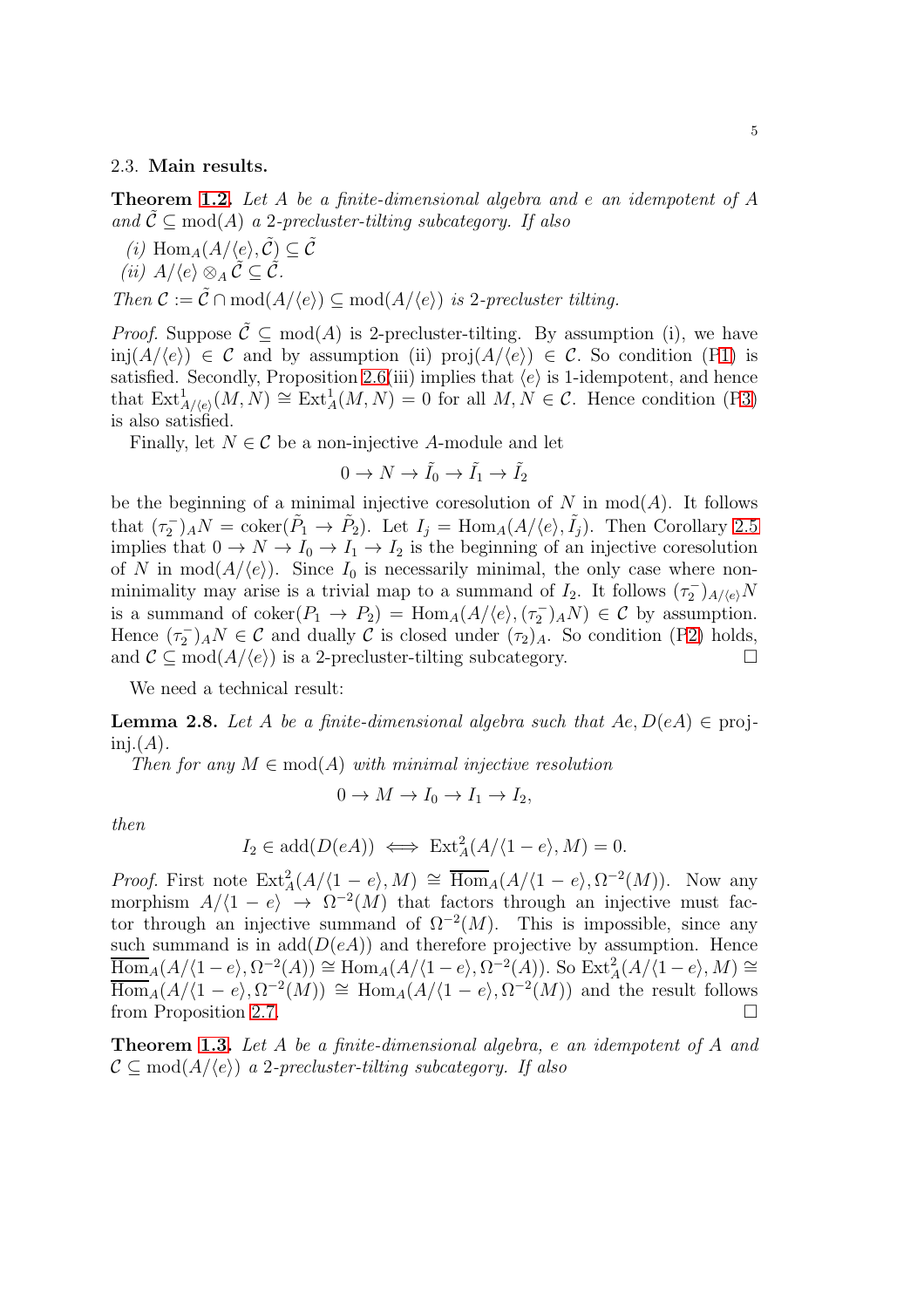- $(i) \text{Ext}_{A}^{1}(DA, A) = 0.$
- $(iii)$   $Ae, D(eA) \in \text{proj-ini}(A)$ .
- *(iii) There is an equality of sets*

 ${X \in \mathcal{C}|\text{Ext}^2_A(X, J) \neq 0 \,\forall J \in \text{inj}(A/\langle 1-e \rangle) } = \{(\tau_2)_A P | P \in \text{proj}(A)\text{proj}(A/\langle e \rangle)\}.$ 

*(iv) There is an equality of sets*

$$
\{X \in \mathcal{C}|\text{Ext}^2_A(A/\langle 1-e \rangle, X) \neq 0\} = \{(\tau_2)_A I | I \in \text{inj}(A) \setminus \text{inj}(A/\langle e \rangle)\}.
$$

*Then*  $\mathcal{C} \cup \text{proj}(A) \cup \text{inj}(A) =: \tilde{C} \subseteq \text{mod}(A)$  *is* 2*-precluster tilting.* 

*Proof.* Suppose that  $\mathcal{C} \subseteq \text{mod}(A/\langle e \rangle)$  is 2-precluster-tilting. We have that  $\tilde{\mathcal{C}}$  is a generator-cogenerator by construction. Since  $\text{Ext}_{A}^{1}(DA, A) = 0$ , Proposition [2.3](#page-2-4) implies for any  $N \in \mathcal{C} \cup \text{proj}(A)$  the calculation

$$
Ext^1_A(DA, N) \cong DExt^1(N, (\tau_2)_A DA)) \cong 0,
$$

since  $(\tau_2)_A(DA) \in \mathcal{C}$ . Dually  $\text{Ext}^1_A(M, A) = 0$  for all  $M \in \mathcal{C}$ . By construction  $\text{Ext}_{A}^{1}(P, I) = 0$  for any  $P \in \text{proj}(A/\langle e \rangle)$  and  $I \in \text{inj}(A/\langle e \rangle)$  (there are no arrows in the quiver of A from a sink in the quiver of  $A/\langle e \rangle$  to a source in the quiver of  $A/\langle e \rangle$ ). So Proposition [2.6](#page-3-0) implies  $0 = \text{Ext}^1_{A/\langle e \rangle}(M,N) = \text{Ext}^1_A(M,N)$  for all  $M, N \in \mathcal{C}$ . Hence condition ([P3\)](#page-2-2) is also satisfied.

Finally, we have to show closure under  $(\tau_2^-)_A$ , we do this for a given  $X \in \mathcal{C}$  with minimal injective resolution in  $mod(A/\langle e \rangle): 0 \to X \to I_0 \to I_1 \to I_2$ , where we set  $\tilde{J}, \tilde{J}'$  to be injective A-modules such that  $\text{Hom}_{A}(A/\langle e \rangle, \tilde{J}) = 0$ .

- (a)  $0 \to X \to \tilde{I}_0 \to \tilde{I}_1(\oplus \tilde{J}) \to \tilde{I}_2 \oplus \tilde{J}'$  is a minimal injective resolution of X in mod(A): then by assumption  $(\tau_d^-)$  $(\overline{d}_d) A X \in \text{inj}(A) \in \tilde{\mathcal{C}}.$
- (b)  $0 \to X \to \tilde{I}_0 \to \tilde{I}_1(\oplus \tilde{J}) \to \tilde{I}_2$  is an injective resolution of X in mod(A): then simply  $(\tau_d^-)$  $(\tau_d^-)_A X \cong (\tau_d^-)$  $(\frac{1}{d})_{A/\langle e \rangle} X \in \tilde{\mathcal{C}}.$
- (c) 0 →  $X \to \tilde{I}_0 \to \tilde{J}$  is an injective resolution of X in mod(A): then  $X \in$  $\text{inj}(A/\langle e \rangle)$  and  $(\tau_d^-)$  $(\overline{d}_d)_A X \in \text{proj}(A/\langle e \rangle) \in \tilde{\mathcal{C}}.$

Hence  $\tilde{\mathcal{C}}$  is closed under  $(\tau_d^-)$  $(\overline{d}_d)$ <sub>A</sub>, and dually also under  $(\tau_2)_A$ . So  $\tilde{C} \subseteq \text{mod}(A)$  is a 2-precluster-tilting subcategory.

## 3. Examples

In this section we will consider algebras with vertices labelled by subsets of  $\{1, 2, \ldots, n\}$ . There is a canonical way of constructing the algebra. Let  $Q_0$  be a set of  $(d+1)$ -subsets of  $\{1, 2, ..., n\}$ . For  $X, Y \in Q_0$ , define  $Q_1$  by adding arrows  $\alpha_i(X) : X \to Y$  wherever  $X \setminus \{i\} = Y \setminus \{i+1\}$  for some  $i \in X$ . Let I be the admissible ideal of  $KO$  generated by the elements

$$
\alpha_j(\alpha_i(I)) - \alpha_i(\alpha_j(I)),
$$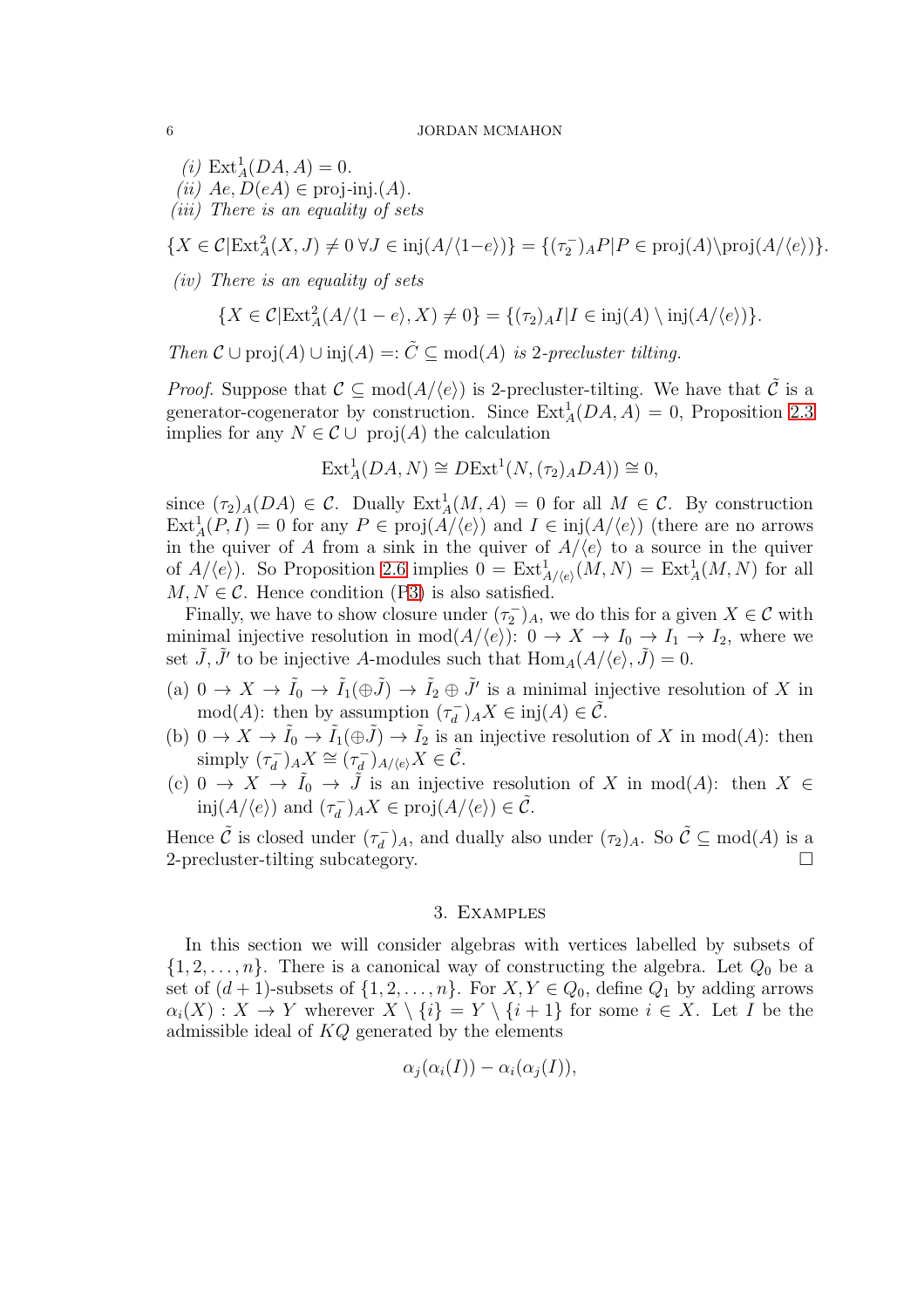which range over all  $X \in Q_0$ . By convention,  $\alpha_i(X) = 0$  whenever X or  $X \cup \{i +$  $1\} \setminus \{i\}$  is not a member of  $Q_0$ . Hence there are zero relations included in the ideal I.

3.1. Higher Nakayama algebras. One of the motivating examples comes from higher Nakayama algebras [\[6\]](#page-7-5). In order to define higher Nakayama algebras and define higher cluster-tilting subcategories, Jasso and Külshammer make use of the following result, which motivates our main results.

<span id="page-6-0"></span>**Lemma 3.1.** [\[6,](#page-7-5) Lemma 1.20] Let A be a finite-dimensional algebra and  $\tilde{C}$  a d*cluster-tilting subcategory of* mod(A). Let  $e \in A$  *be an idempotent such that the following conditions are satisfied:*

- All the projective and all the injective  $A/\langle e \rangle$ -modules belong to C.
- *Every indecomposable*  $M \in \mathcal{C}$  *which does not lie in*  $\text{mod}(A/\langle e \rangle)$  *is projectiveinjective.*

*Then*  $\langle e \rangle$  *is a*  $(d-1)$ *-idempotent ideal and*  $\mathcal{C} \subset \text{mod}(A/\langle e \rangle)$  *is d-cluster tilting.* 

Using this result, Jasso and Külshammer are able to inductively define higher cluster-tilting subcategories. For example, the following higher Nakayama algebra A has quiver



and relations indictated by the dotted arrows. We may easily apply Theorems [1.2](#page-1-0) and [1.3](#page-1-1) to the idempotent  $e_{04}$ , since  $S_{04}$  has projective dimension and injective dimension 1.

3.2. Boundary idempotents. Scott found a cluster structure on the Grassmannian  $\mathbb{C}[Gr(k, n)]$ , with clusters given by non-crossing k-subsets of [n]. On the other hand, Oppermann and Thomas [\[9\]](#page-8-2) generalised the cluster structure of triangulations of convex polygons to cyclic polytopes. Combinatorially, a triangulation of a cyclic polytope is given by maximal-by-size collections of non-intertwining subsets, where, given two k-subsets  $I = \{i_1, i_2, \ldots, i_l\}$  and  $J = \{j_1, j_2, \ldots, j_l\}$ , then I *intertwines* J if

$$
i_1 < j_1 < i_2 < \cdots < i_l < j_l.
$$

While no cluster algebra is formed, such triangulations are related to the representation theory of higher Auslander algebras of Dynkin type  $A$ . Two  $k$ -subsets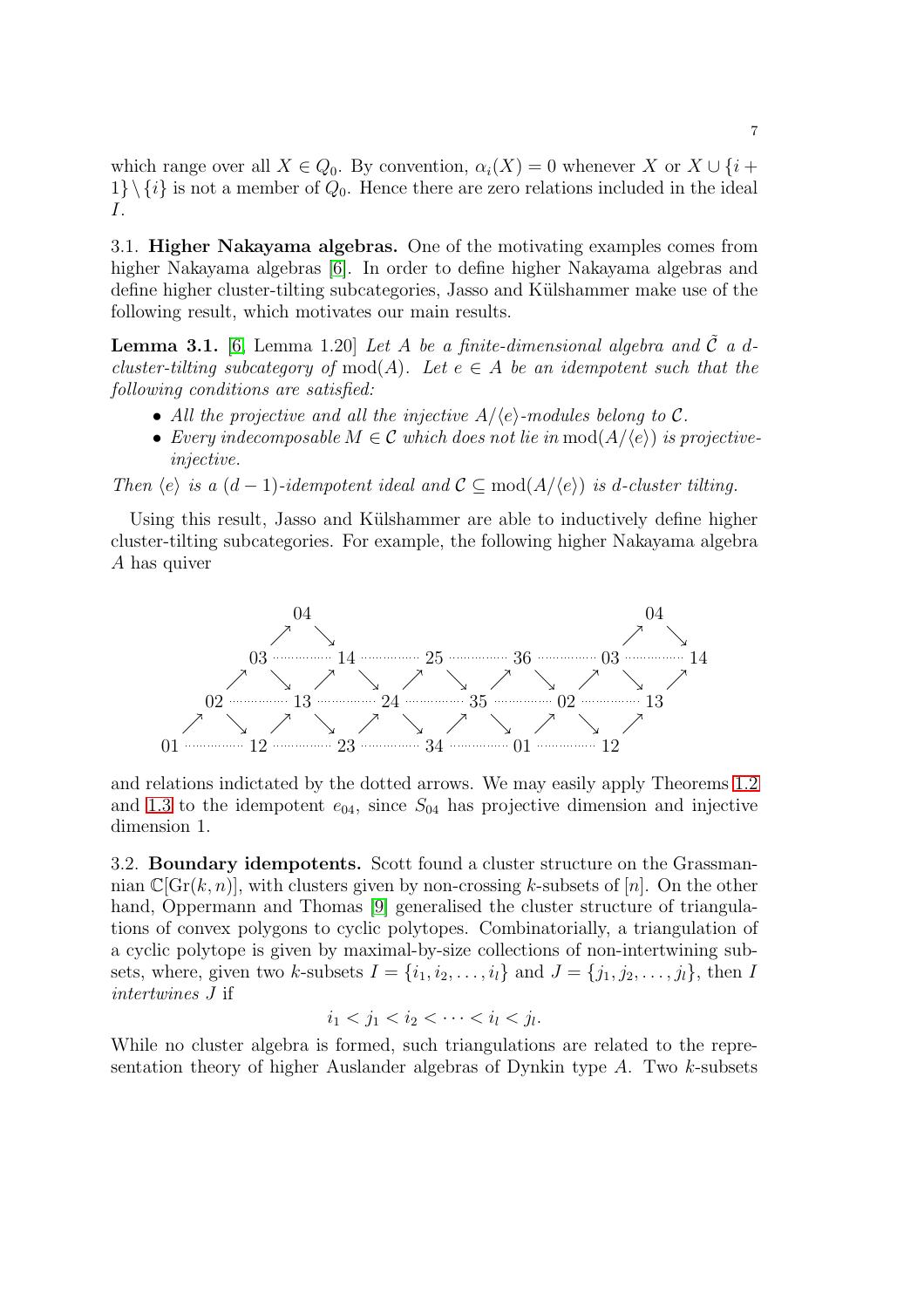I and J are said to be *non-crossing* if there do not exist elements  $s < t < u < v$ (ordered cyclically) where  $s, u \in I - J$ , and  $t, v \in J - I$ .

Oppermann and Thomas [\[9\]](#page-8-2) were able to describe higher Auslander algebras of type A by maximal collections of non-intertwining subsets, and also to triangulations of cyclic polytopes. In [\[8\]](#page-8-0), we extended this to tensor products of higher Auslander algebras of type A by introducing maximal collections of non-lintertwining subsets. Critically, we were only able to find higher precluster-tilting subcategories in general.

Baur, King and Marsh [\[2\]](#page-7-3) studied dimer algebras on a disc, which are related to maximal non-crossing collections (and tensor products of type A quivers). In their work, boundary idempotents (given by consecutive subsets) play a key role. The criterion in Theorem [1.3](#page-1-1) gives us hope that we may inductively add these boundary idempotents back in, when we consider non-intertwining and non-l-intertwining collections. This is illustrated in the following example:

**Example 3.2.** Consider the algebra  $A$ , it can be checked that the idempotent  $e = E_{125,236,145,367,147}$  satisfies the conditions for Theorem [1.2](#page-1-0) and [1.3.](#page-1-1)  $A/(e)$  can be described by a maximal non-intertwining collection of 3-subsets of  $\{1, 2, \ldots, 6\}$  $(135,136,146)$  as well as a semisimple algebra  $(256,347)$ . So mod $(A/\langle e \rangle)$  contains a 2-cluster-tilting subcategory, hence  $mod(A)$  also contains a (pre)cluster-tilting subcategory.



### **REFERENCES**

- <span id="page-7-4"></span>1. M. Auslander, M. I. Platzeck, and G. Todorov, Homological theory of idempotent ideals, Trans. Amer. Math. Soc. 332 (1992), no. 2, 667–692. MR 1052903
- <span id="page-7-3"></span>2. Karin Baur, Alastair D. King, and Bethany R. Marsh, Dimer models and cluster categories of Grassmannians, Proc. Lond. Math. Soc. (3) 113 (2016), no. 2, 213–260. MR 3534972
- <span id="page-7-1"></span><span id="page-7-0"></span>3. Osamu Iyama, Auslander correspondence, Adv. Math. 210 (2007), no. 1, 51–82. MR 2298820
- 4.  $\frac{1}{100}$ , Higher-dimensional Auslander-Reiten theory on maximal orthogonal subcategories, Adv. Math. 210 (2007), no. 1, 22–50. MR 2298819
- <span id="page-7-2"></span>5. Osamu Iyama and Øyvind Solberg, Auslander-Gorenstein algebras and precluster tilting, Adv. Math. 326 (2018), 200–240. MR 3758429
- <span id="page-7-5"></span>6. Gustavo Jasso, Julian Külshammer, Chrysostomos Psaroudakis, and Sondre Kvamme, *Higher* nakayama algebras I: construction, Advances in Mathematics 351 (2019), 1139–1200.